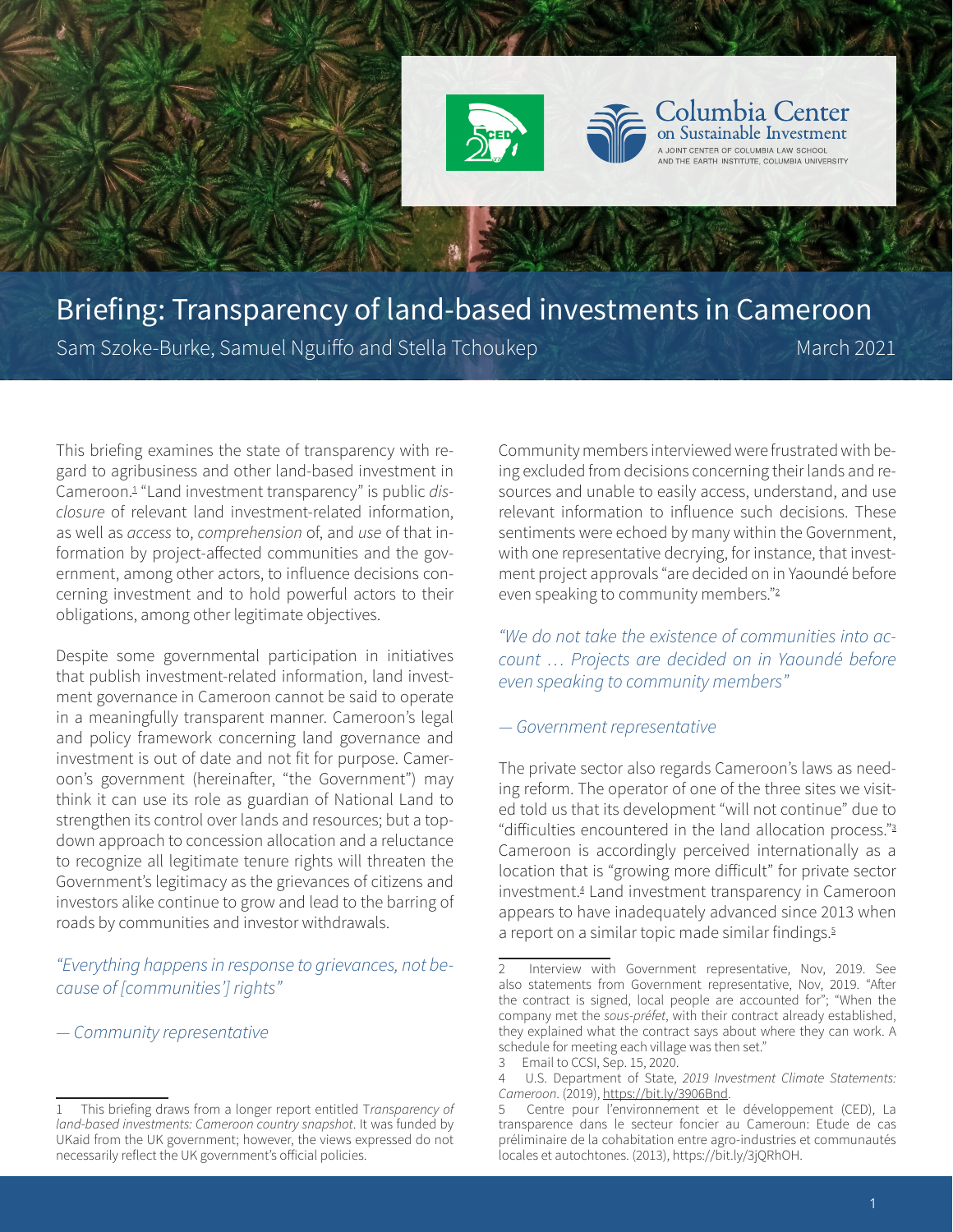*"[T]he current legal framework related to land tenure needs to be adapted to better correspond to today's life and the aspirations of communities, private companies and the State"* 

*—Agribusiness executive*

# Recommendations for a New Land Law

Our findings reveal worrying dynamics concerning both the substance of Cameroon's legal standards and the Government's implementation of those standards. The apparent impasse regarding land governance reform risks further damaging Cameroon's investment environment, limiting the Government's ability to facilitate appropriate and responsible investment.<sup>6</sup> We recommend that a new law concerning the governance of land and land-based investment be developed in close consultation and collaboration with citizens, Indigenous groups, civil society, other stakeholders, and experts. A reformed, human rights-compliant law that recognizes legitimate tenure rights should be paired with a renewed governmental commitment—and concrete strategies—to monitor and regulate investment, and implement and enforce applicable legal frameworks. These recommended elements can help enable Cameroon's people to pursue sustainable development, create increased certainty for investors, and encourage more informed and coordinated governmental decision-making that can provide for present and future prosperity and responsible environmental stewardship.

Given the grave transparency challenges—for communities, citizens, the Government, and investors, among others—highlighted in this report, it would introduce an unacceptable amount of risk of social conflict if the Government were to approve any additional large-scale landbased investment projects under the current legal framework. We therefore recommend that the Government temporarily cease making any new approvals for large-scale agribusiness and other land-based investment projects until the legal and policy landscape in Cameroon has been reformed in line with the following recommendations.

In order for a new law to adequately address transparency and meaningful community participation in decision-making regarding the governance of land and landbased investment, we recommend it include the following features.

- 1. Information needs of affected communities. The Government and investor companies should provide all communities, and all community members—including women, youth, Indigenous people, and people with disabilities, among others—whose lands, resources, or human rights were, are, or stand to be affected by a land or resource investment project with information about the project that is:
	- o **Pertinent**, including how the project and its operations will affect them, both positively and negatively;
	- o **Empowering**, including information about community members' rights, the actual or likely rights and obligations of the company and the Government, and the avenues through which communities may participate in and influence decision-making about the project;
	- o In a form that is **understandable** and provides an appropriate level of detail, enabling communities to make informed decisions without being overwhelmed by too much detail or overly complex or technical language;
	- o Delivered via **accessible processes and formats** including meetings, images and video, document summaries, and site visits, among others;
	- o Delivered in a **timely** manner, including before any authorizations are granted and before decisions are made throughout the life of the investment;
	- o Shared **continuously**;
	- o Delivered and shared in the **language(s) most commonly** spoken by each community group; and
	- o Provided to community members **as a right** with the objective of fostering community members' understanding and empowerment.

Investors aspiring to certification and responsible practices have reportedly left Cameroon because of profitability and operational challenges, and have been replaced by less desirable candidates: Arounsavath, F., "Undercutting Rights: Human rights and environmental due diligence in the tropical forestry sector: A case study from Cameroon," *Swedwatch*, (2019): 14. This downward trend is echoed by U.S. State Department assessments of Cameroon's business climate as "growing more difficult" because, among other factors, there are "significant obstacles" to "securing land rights:" U.S. Department of State, *2019 Investment Climate Statements: Cameroon*. (2019)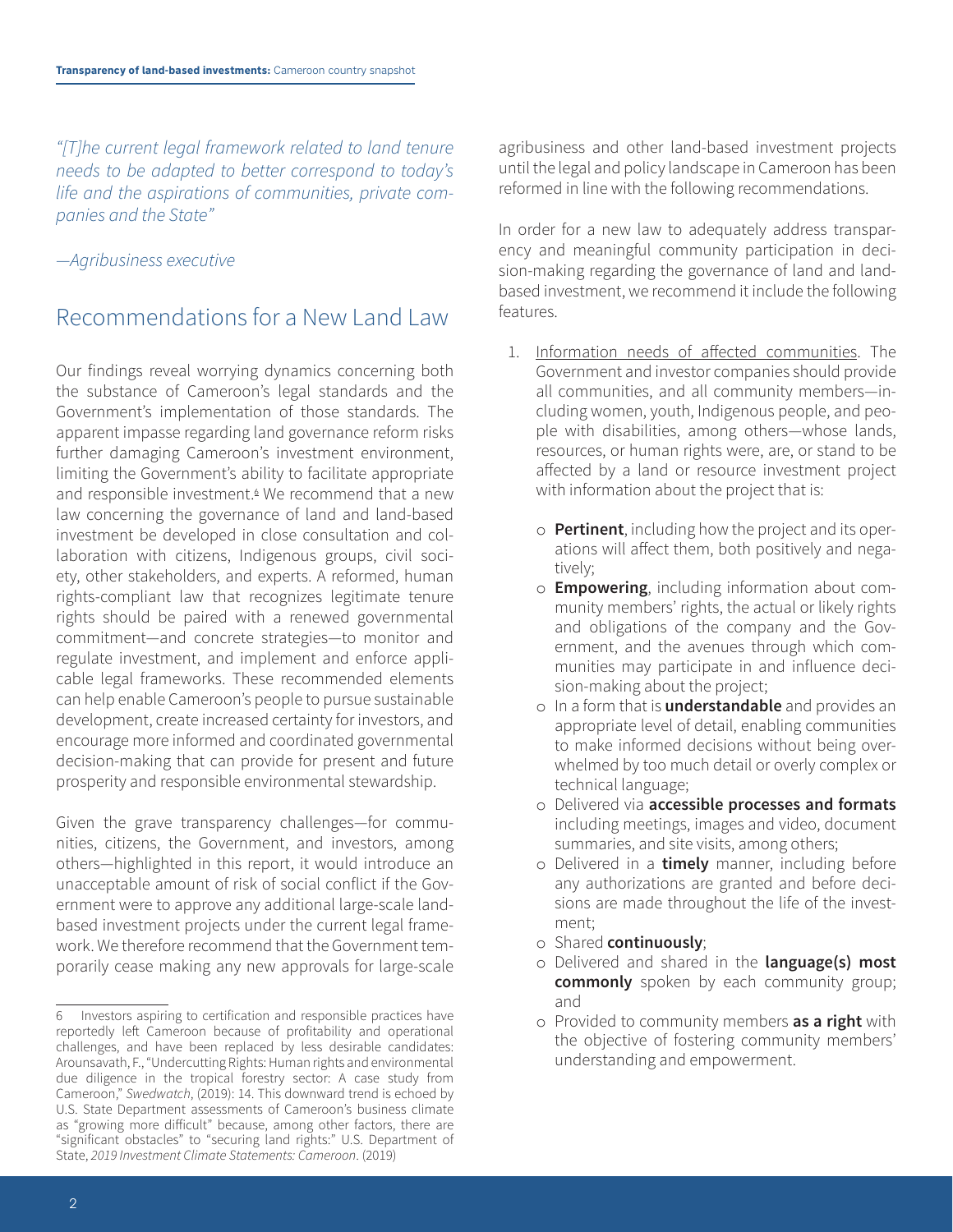- 2. Information needs of the Government and the public. To improve the performance of, and coordination between, all relevant Government entities and offices,<sup>2</sup> the Government should publicly disclose, and, where relevant, require other information holders to publicly disclose:
	- o All information concerning the **rights and obligations** of companies, the Government, and other actors relating to all past, current, and future land or resource investment projects, and information about the actual people who directly or indirectly own, control, or benefit from the companies (often called the "beneficial owners");
	- o **Documents** including, among others, investor-state contracts and all letters and instruments amending such contracts (in line with the 2018 Transparency Code), community-investor contracts, decrees, permits, authorizations, and maps;
	- o Such information in a **consolidated form** at a centralized location, and/or through forms of communication like online databases (such as the Cameroon Forest Atlas), that are **publicly available** and reasonably accessible;
	- o Such information in a **timely manner**, and as soon as practicable after such instruments and information are executed or otherwise created or updated; and
	- o Such information in a manner that, consistent with the constitutional freedom to receive and impart information,<sup>8</sup> is reasonably **accessible by citizens**, civil society organizations, and the media, among others.
- 3. Community needs, in order to understand and use information. To fulfill the human rights of all community members—and not only their formal leaders—to be informed and to meaningfully participate in decision-making concerning their rights, lands, and resources, the Government should facilitate and establish, and/or cause others to facilitate and establish:
	- o Programs and processes to **empower** all community members to know and uphold their, and oth-

er actors', rights and responsibilities;

- o Processes that allow for all community members to use all relevant information to further their understandings, deliberate internally, and **influence decision-making**, such as timely consultations, impact assessment, pre-authorization and iterative consent processes; and community-led or participatory monitoring efforts. Such processes should also provide for "a transparent and participatory debate on the opportunity costs of granting land to investors that plan to develop agro-industrial plantations, when strengthening small local farmers' access to land, by means of adequate State support, could do more to improve local food security and reduce rural poverty;"<sup>9</sup>
- o Multi-stakeholder **dialogue processes** that: include representatives from communities other than chiefs, such as representatives of Indigenous communities, women, youth, and other less dominant groups; follow robust governance practices to minimize the ability of powerful actors to dominate and coopt the process; have clear objectives; are sustainably financed; and are facilitated by trusted and independent actors who are familiar with the local context, experienced in facilitating multi-stakeholder dialogue, and sensitized on the human rights of community members to informedly participate in and influence decision-making; and
- o **Grievance redress**, dispute resolution, and formal justice processes that, consistent with the UN Guiding Principles on Business and Human Rights, are legitimate, accessible, predictable, equitable, transparent, rights-compatible, a source of continuous learning, and designed in close consultation with the community members for whose use they are intended.<sup>10</sup>

This includes all public entities who facilitate, adapt legal frameworks for, monitor, regulate, and develop development plans in the context of, land and resource investments, including at the national, regional (*régional*), departmental (*départemental et préfectural*), and district (*arrondissement et sous-prefecture*) levels.

<sup>8</sup> Constitution of Cameroon, Law No. 96/06 of 18 January 1996 to amend the Constitution of 2 June 1972, Art. 19.

<sup>9</sup> *Report of the Special* Rapporteur on the right to food, Olivier De Schutter, Addendum: Mission to Cameroon. (Dec. 18, 2012), UN Doc. A/HRC/22/50/Add.2, paras. 48, 73(i). See also Food and Agriculture Organization of the United Nations, "Voluntary Guidelines on the Responsible Governance of Tenure of Land, Fisheries and Forests in the Context of National Food Security (VGGT)," *Report of the 38th (Special) Session of the Committee on World Food Security*. (May 11, 2012), Art. 12.6, [https://bit.ly/2ZqvdCD,](https://bit.ly/2ZqvdCD) which states that "States should consider promoting a range of production and investment models that do not result in the large-scale transfer of tenure rights to investors, and should encourage partnerships with local tenure right holders."

<sup>10</sup> *United Nations Guiding Principles on Business and Human Rights*, UN Doc. HR/PUB/11/04 (2011), Principle 31.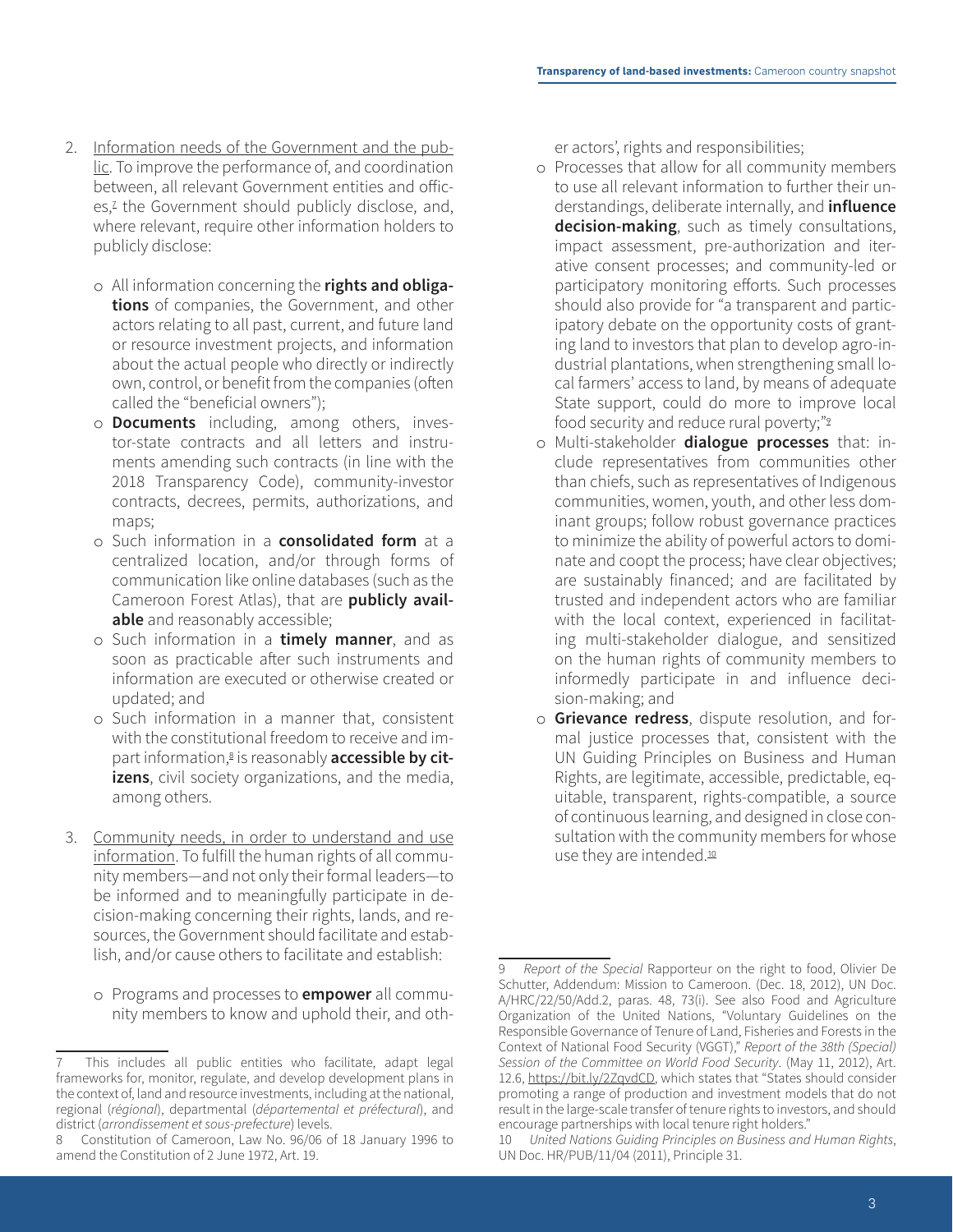- <span id="page-3-0"></span>4. Funding for technical support to communities. Enabling all community members to access, understand, generate, and use relevant information to meaningfully participate in decision-making and pursue other legitimate objectives will often require legal empowerment, independent technical support, and other resources, all of which may increase demands for funding. The Government should make, and require companies to make, adequate financial contributions to trusted, independent initiatives that **finance such community support** without introducing the risk of such payments creating a lever of undue influence over communities.<sup>11</sup>
- 5. Indigenous communities. In line with its obligations under international law, the Government should respect, protect, and fulfill Indigenous people's international human rights. The Government and companies should:
	- o Take **Indigenous people's rights under international law**, and their often precarious and marginalized position within Cameroonian society, into account when designing and implementing investment-related decision-making processes; make sure that such processes are inclusive and proactively allow for Indigenous people to meaningfully participate; and respect their decisions to give or withhold their free, prior and informed consent;
	- o Make sure that Indigenous communities can meaningfully access the independent **financing initiatives** described in recommendation [4](#page-3-0), above; and
	- o Arrange for all processes in which communities participate to take place in, or be simultaneously translated into, relevant local **Indigenous languages**.
- 6. Women and girls. In order to understand and adequately plan for women's uses of land and natural resources and mitigate any negative impacts of investment on women, the Government and companies should take gender-sensitive approaches when implementing investment-related decision-making processes.12 Such approaches should seek to:
- o Understand and navigate the **gender dimensions of communication with communities**, including gender discrepancies relating to literacy and control of radio and mobile phones;
- o Take steps to make sure all groups within the community, including women, can access information and influence relevant decisions. Such steps may include **adjusting meeting times, locations, and attendees**, reserving opportunities for women to speak and respond to other participants, addressing cultural barriers to obtaining information from women and existing gender biases in land governance frameworks, more generally; and
- o Facilitating **technical support** for women community members specifically.
- 7. Benefit sharing. In order to enable affected communities to secure promised benefits from investments and achieve mutually beneficial outcomes for companies, the Government and/or companies should:
	- o Proactively **include communities** in the design of benefit-sharing arrangements, which should be recorded in legally enforceable contracts to which the community is a party;
	- o Regularly **report to communities on all payments** made to central and local government agencies in a form that that is understandable by communities; and
	- o Facilitate **ongoing opportunities** for information exchange and for communities to influence decisions regarding benefit-sharing arrangements.

<sup>11</sup> Such initiatives may include independently operated basket funds or other financing initiatives highlighted in Szoke-Burke, S and Cordes, K. Y., *Innovative Financing Solutions for Community Support in the Context of Land Investments* (2019), Columbia Center on Sustainable Investment, https://bit.ly/3eLiKxF.

<sup>12</sup> Such an approach is also consistent with the Government's obligations under the Convention on the Elimination of All Forms of

Discrimination Against Women (CEDAW) to take measures to eliminate discrimination, including to address social and cultural patterns of discriminatory customs and "eliminate discrimination against women in rural areas [so that they] participate in and benefit from rural development" (Arts. 5, 14.2).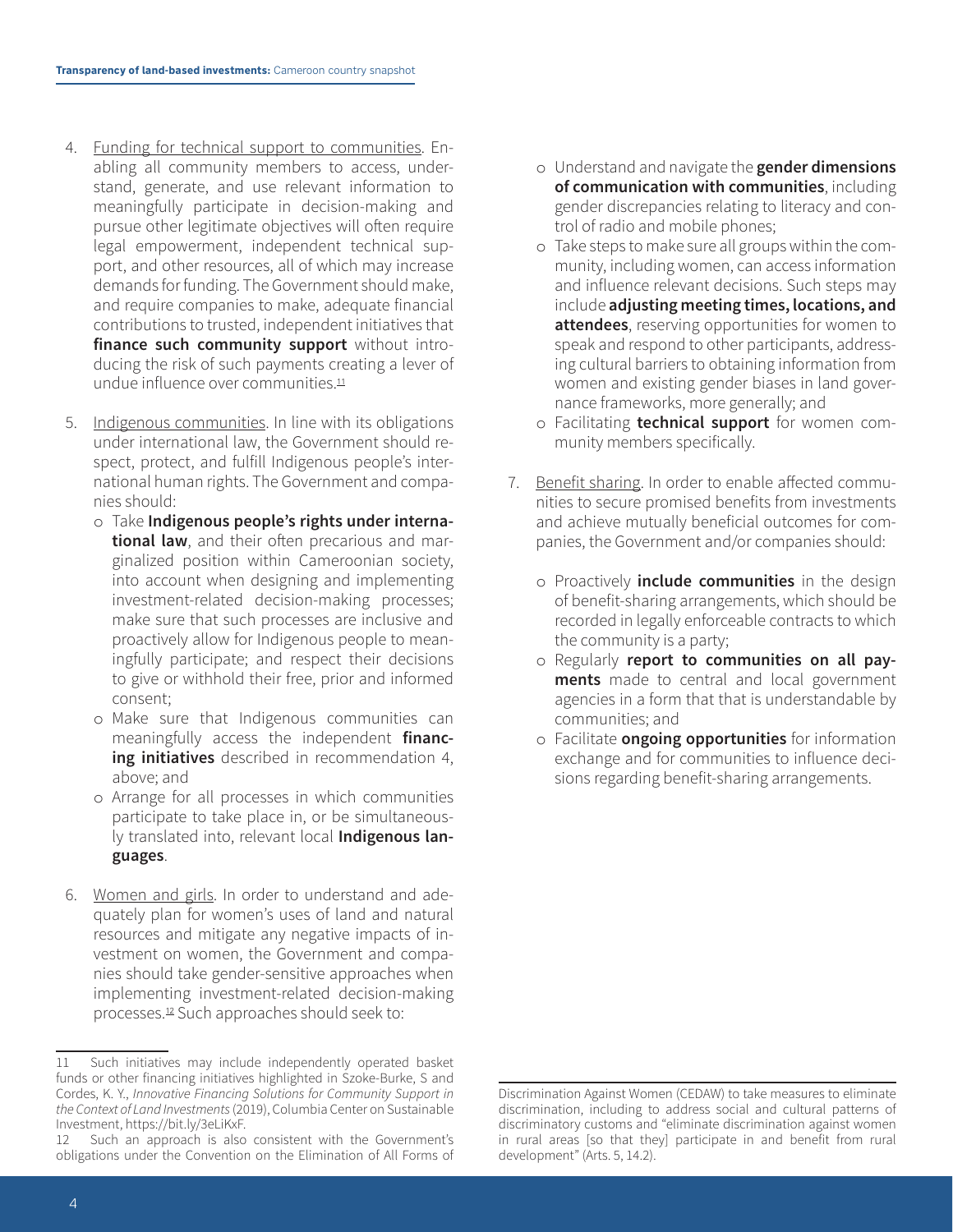- 8. Recognition of customary land rights. The Government should **recognize and protect all legitimate tenure rights**—including undocumented, com munally-held customary land rights—in line with the Voluntary Guidelines on the Responsible Gov ernance of Tenure of Land, Fisheries and Forests (VGGT), which were endorsed by Cameroon through its membership of the Committee on World Food Se curity.13 Communities as a whole, and not only col lectivities of expressly named individuals, should be able to legally hold such rights, as should women, even when their occupation and uses of land are less visible than those of men. Any legal reforms should be accompanied by plans and resources to raise awareness about the laws, and to develop the Gov ernment's skills and strategies for implementation, monitoring, and enforcement of the reforms.
- 9. Recognition of community-generated data. Acknowledging the Government's previous participation in the development of methodologies for communi ty-led land use mapping, the Government should continue to recognize and support such efforts and be required to factor community-generated data into its investment approval processes and land use planning more generally.

This report forms part of a broader portfolio of research conducted by CCSI on a demand-driven approach to the transparency of land-based investment, focusing on the transparency needs of project-affected communities and host governments. The author deeply thanks the repre sentatives from communities, Government, civil society, and the private sector who were willing to share their per spectives.

\* \* \*

**Sam Szoke-Burke** is a Senior Legal Researcher at the Co lumbia Center on Sustainable Investment.

**Samuel Nguiffo** is the Secretary General of the Centre for Environment and Development, Cameroon.

**Stella Tchoukep** is a Community Legal Field Worker at the Centre for Environment and Development, Cameroon.



<sup>13</sup> VGGT, above note 9, Art. 3.1.